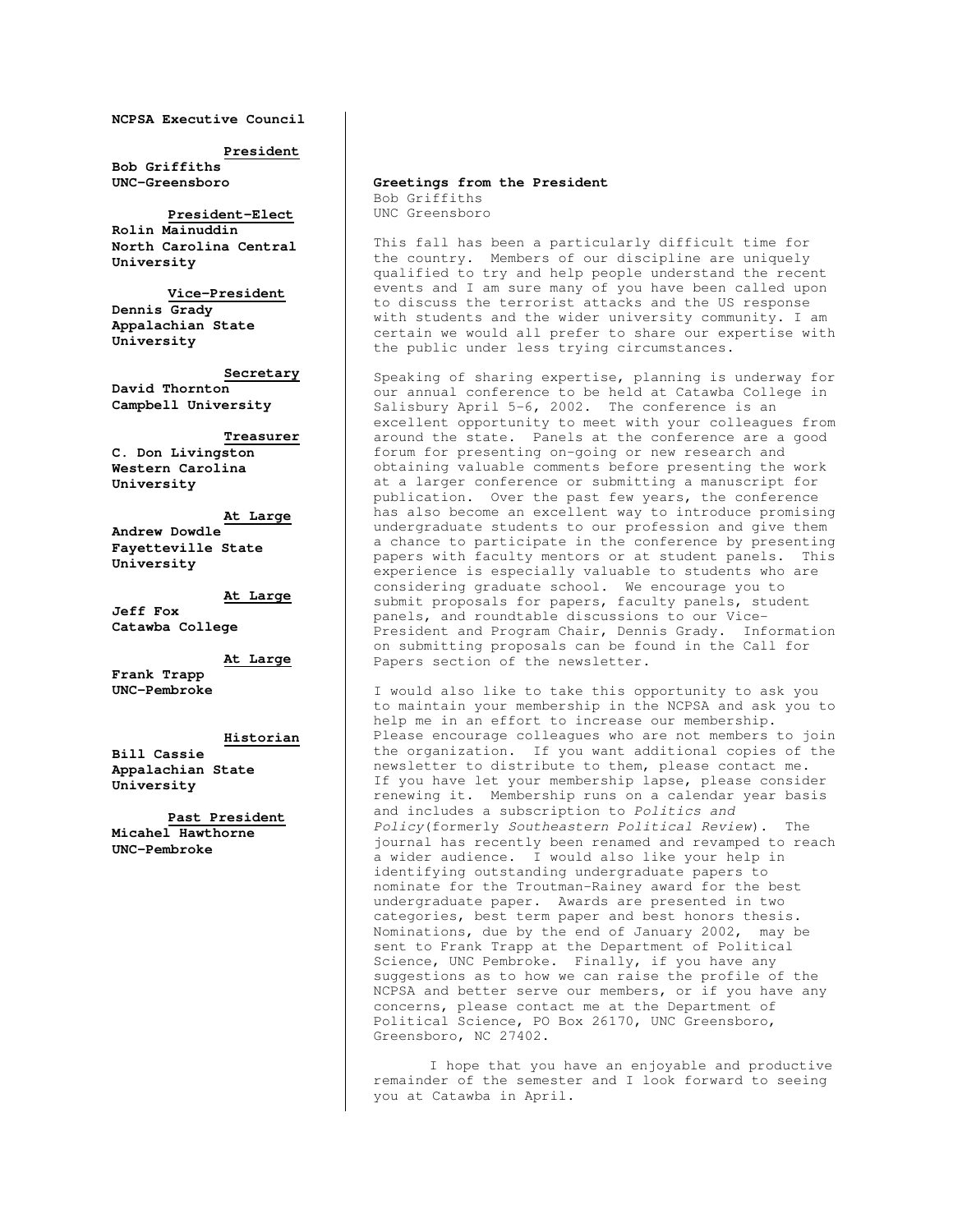#### NEWSWORTHY ITEMS

Charles A. Risher, Professor of History & Political Science and Chair of the Humanities Division at Montreat College served as moderator of a public forum for City Aldermen positions with the Black Mountain Town Council on the evening of 25 October 2001.

William R. Forstchen, Associate Professor of History & Political Science at Montreat College was a guest lecturer at the United States Military Academy in West Point, NY. He spoke on The Politics of Global Military Strategies: Past and Present.

Rolin G. Mainuddin, Assistant Professor, North Carolina Central University, participated in the Fulbright-Hays Seminars Abroad Program in Israel and Jordan, June  $24 -$  August 4, 2001.

Jeff Fox of Catawba College completed final work on his book "Judgments, Decisions, and Public Policy," which is being published by Cambridge University Press this fall. He also had an article accepted to the Journal for the Scientific Study of Religion entitled "Latter-Day Politics: A typology of LDS Socio-Political World Views." He wrote four articles to be included in The Encyclopedia of American Religion and Politics. In August he presented a paper at the American Political Science Association meetings in San Francisco entitled "Do Ad Regulations Work?"

Dr. Rorin Platt has joined the department as Assistant Professor of History. He holds a Bachelor of Arts in Political Science and Master of Arts in modern European history from the University of North Carolina and earned his Ph.D. in History from the University of Maryland. He comes to us from Peace College. Dr. Martin Sellers was elected to the editorial board of the Journal of Politics and Policy. He will serve a three-year term. He attended the Southern Political Science Association meeting in Atlanta in early November where he will meet with the other board members. Jaclyn Stanke finished her dissertation, "Danger and Opportunity: Eisenhower, Churchill and the Soviet Union after Stalin, 1953" in August 2001 and is now Dr. Jaclyn Stanke. The dissertation was completed at Emory University under the supervision of Dr. Fraser J. Harbutt.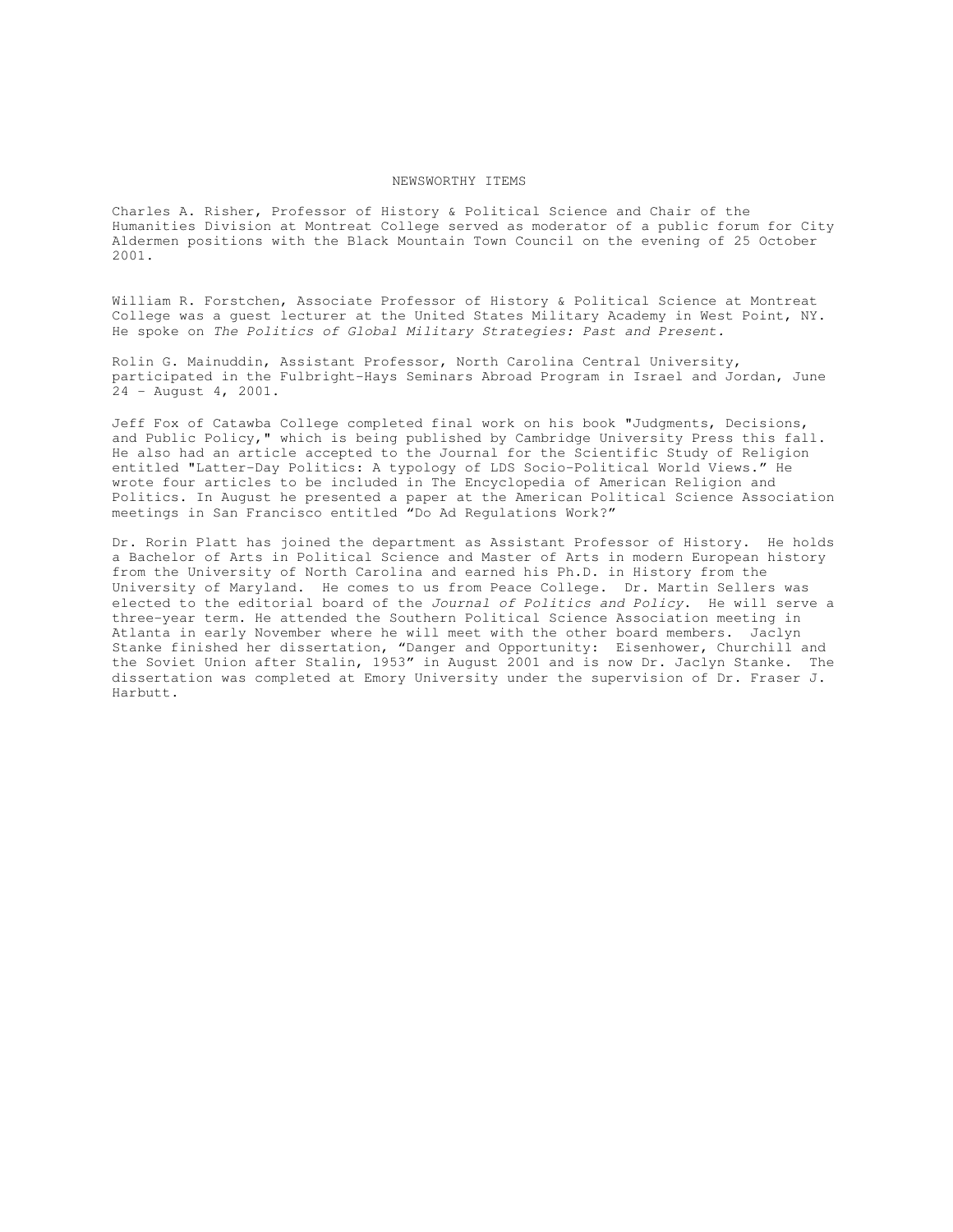# **CALL FOR PAPERS**

#### **32ND ANNUAL MEETING**

#### NORTH CAROLINA POLITICAL SCIENCE ASSOCIATION (NCPSA)

### **APRIL 5-6 2002**

#### **CATAWBA COLLEGE**

#### **SALISBURY, NC**

The North Carolina Political Science Association invites participation in its annual conference, and invites proposals for papers, panels and roundtable discussions from all fields of political science. The participation of students is welcome and encouraged, however, proposals from undergraduates should be recommended by a faculty member.

Please mail the completed Conference Participation Form (on reverse), along with a one-page abstract for paper proposal to: Dennis Grady, Program Chair, NCPSA Department of Political Science, Appalachian State University, Boone, NC 28608.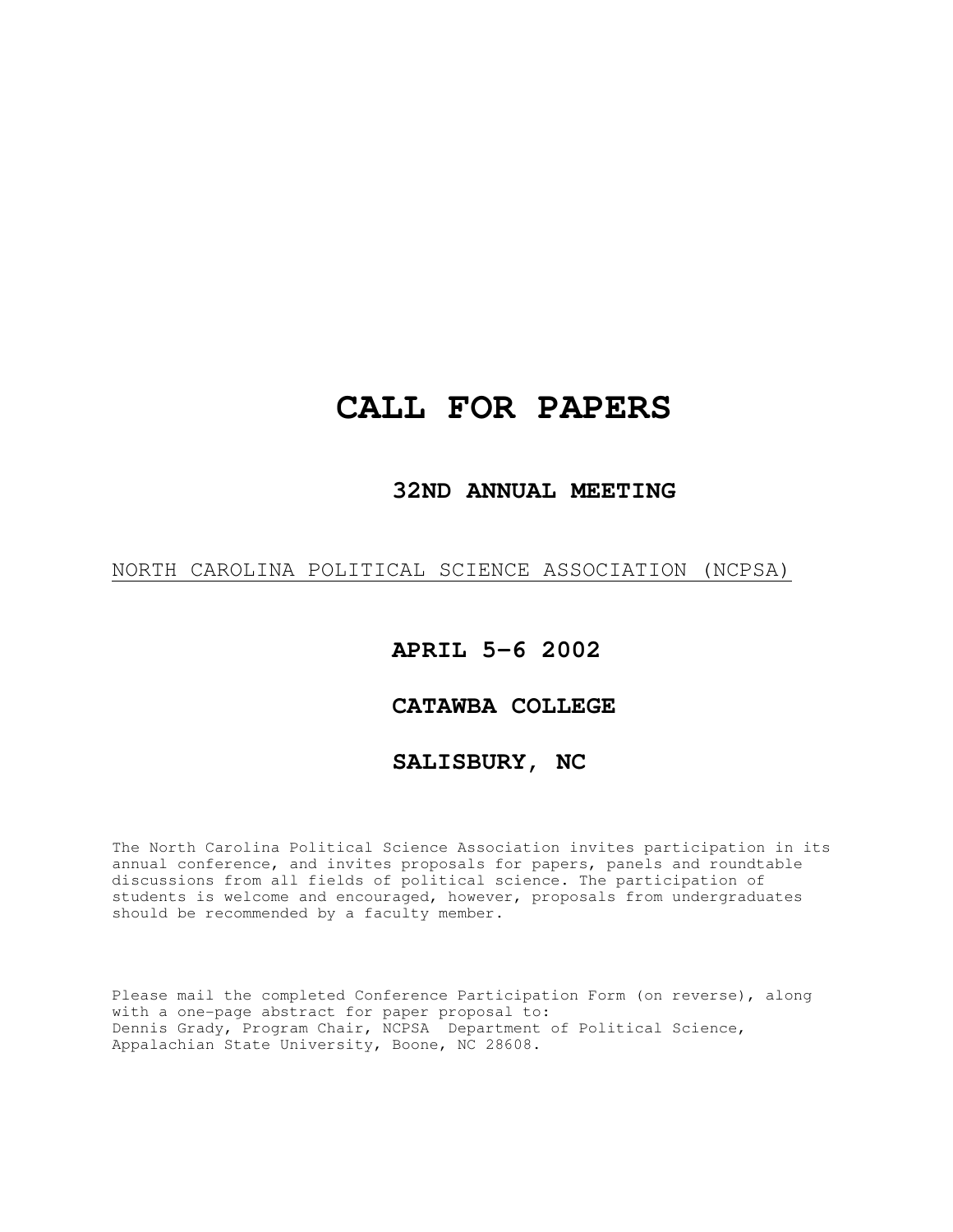**DEADLINE FOR CONFERENCE PROPOSAL: February 1 2002 NCPSA CONFERENCE PARTICIPATION FORM** 

April 5-6, 2002 Catawba College, Salisbury, NC

DEADLINE FOR CONFERENCE PROPOSAL: February 1 2002 In order to participate in the conference, you must pre-register for the conference AND become a member of NCPSA. Registration & Membership Forms are included in this newsletter and should be mailed directly to the Treasurer.

| DEPARTMENT: LEADER AND THE CONTROL CONTROL CONTROL CONTROL CONTROL CONTROL CONTROL CONTROL CONTROL CONTROL CONTROL CONTROL CONTROL CONTROL CONTROL CONTROL CONTROL CONTROL CONTROL CONTROL CONTROL CONTROL CONTROL CONTROL CON |                                                                                  |           |
|--------------------------------------------------------------------------------------------------------------------------------------------------------------------------------------------------------------------------------|----------------------------------------------------------------------------------|-----------|
|                                                                                                                                                                                                                                |                                                                                  |           |
| MAILING ADDRESS:                                                                                                                                                                                                               |                                                                                  |           |
|                                                                                                                                                                                                                                | ,我们也不会有什么。""我们的人,我们也不会有什么?""我们的人,我们也不会有什么?""我们的人,我们也不会有什么?""我们的人,我们也不会有什么?""我们的人 |           |
|                                                                                                                                                                                                                                |                                                                                  |           |
|                                                                                                                                                                                                                                |                                                                                  |           |
|                                                                                                                                                                                                                                |                                                                                  |           |
| I am interested in taking part in the 2002 NCPSA Annual Meeting in the<br>following capacity (check all that apply):                                                                                                           |                                                                                  |           |
| Organize a PANEL.<br><b>Theme:</b>                                                                                                                                                                                             |                                                                                  |           |
|                                                                                                                                                                                                                                |                                                                                  |           |
| Present a PAPER. Title:                                                                                                                                                                                                        |                                                                                  |           |
| Organize a ROUND TABLE. Theme:                                                                                                                                                                                                 |                                                                                  |           |
|                                                                                                                                                                                                                                |                                                                                  |           |
| _______ Serve as: ________ DISCUSSANT _________ CHAIR                                                                                                                                                                          |                                                                                  | MODERATOR |

proposal. The same applies to a round table discussion. In submitting a paper/panel/round table proposal, the individual/group assumes the responsibility to attend the Conference upon acceptance by the Program Chair.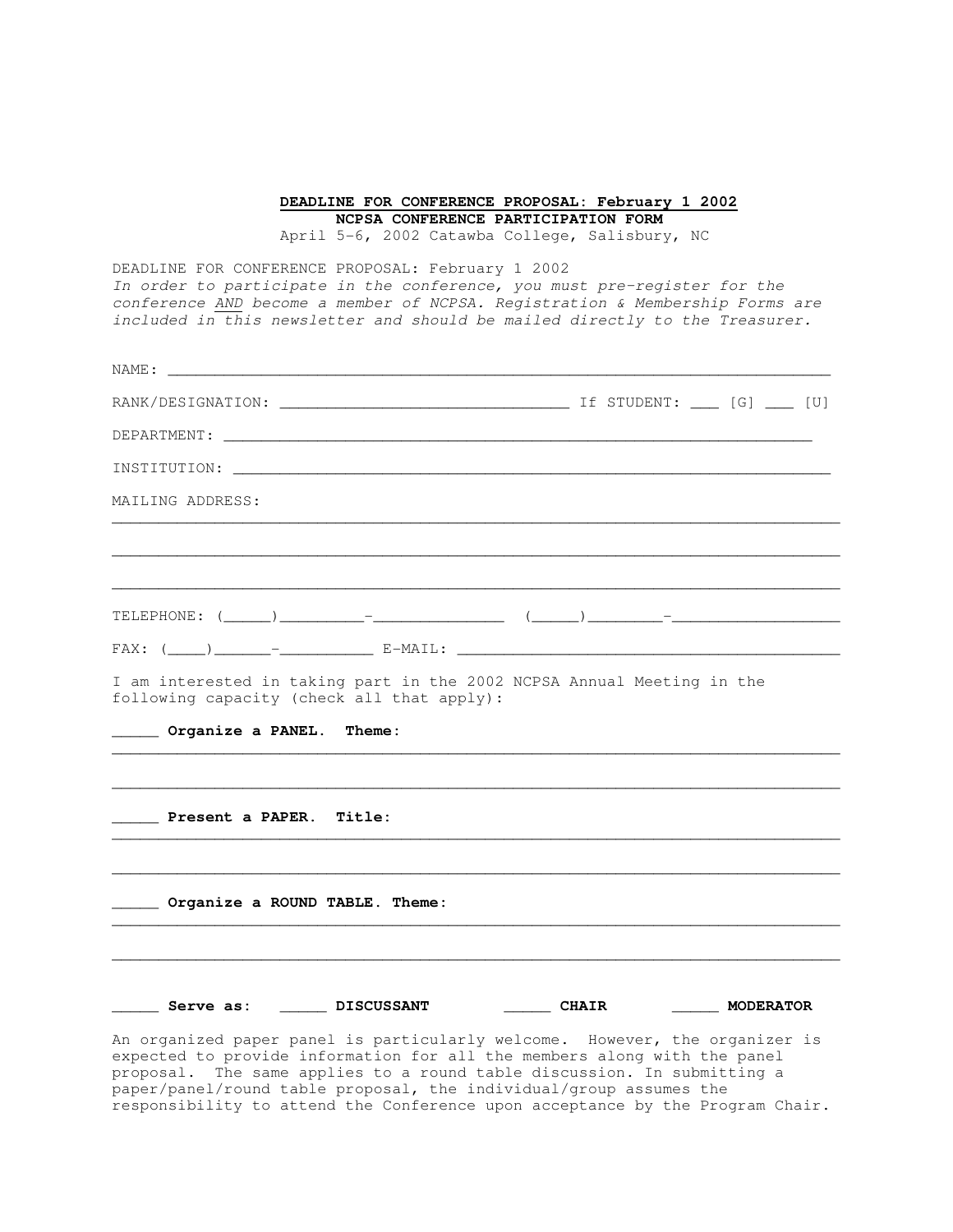Please mail the completed Conference Participation Form, along with a one-page abstract for paper proposal to: Dennis Grady, Program Chair, NCPSA Department of Political Science, Appalachian State University, Boone, NC 28608.

| NCPSA CONFERENCE REGISTRATION FORM |  |  |
|------------------------------------|--|--|
|------------------------------------|--|--|

|                                                                                                                     | INSTITUTION: Laterature and the contract of the contract of the contract of the contract of the contract of the contract of the contract of the contract of the contract of the contract of the contract of the contract of th |              |                    |
|---------------------------------------------------------------------------------------------------------------------|--------------------------------------------------------------------------------------------------------------------------------------------------------------------------------------------------------------------------------|--------------|--------------------|
| OFFICE ADDRESS:                                                                                                     |                                                                                                                                                                                                                                |              |                    |
|                                                                                                                     |                                                                                                                                                                                                                                |              |                    |
|                                                                                                                     |                                                                                                                                                                                                                                |              |                    |
|                                                                                                                     |                                                                                                                                                                                                                                |              |                    |
|                                                                                                                     |                                                                                                                                                                                                                                |              |                    |
| CONFERENCE REGISTRATION FEE:<br>Please check one of the following:                                                  | PRE-REGISTRATION*                                                                                                                                                                                                              | REGISTRATION |                    |
| <b>FACULTY</b>                                                                                                      | $\frac{\text{S10}}{2}$                                                                                                                                                                                                         |              | $\frac{1}{2}$ \$15 |
| STUDENT                                                                                                             | $\mathsf{S}5$                                                                                                                                                                                                                  |              | \$10               |
| Send to: C. Don Livingston<br>Western Carolina University<br>Stillwell 201-D<br>Cullowhee, NC 28723<br>828-227-3808 | Make checks payable to NCPSA (North Carolina Political Science Association).<br>Department of Political Science and Public Affairs<br>dlivings@wcu.edu                                                                         |              |                    |
|                                                                                                                     | *NOTE: Conference participants must PRE-REGISTER and become a MEMBER**<br>of NCPSA by the MARCH 15, 2002 deadline.                                                                                                             |              |                    |

 \*\*Membership includes subscription to Politics & Policy and listing in the NCPSA Membership Directory.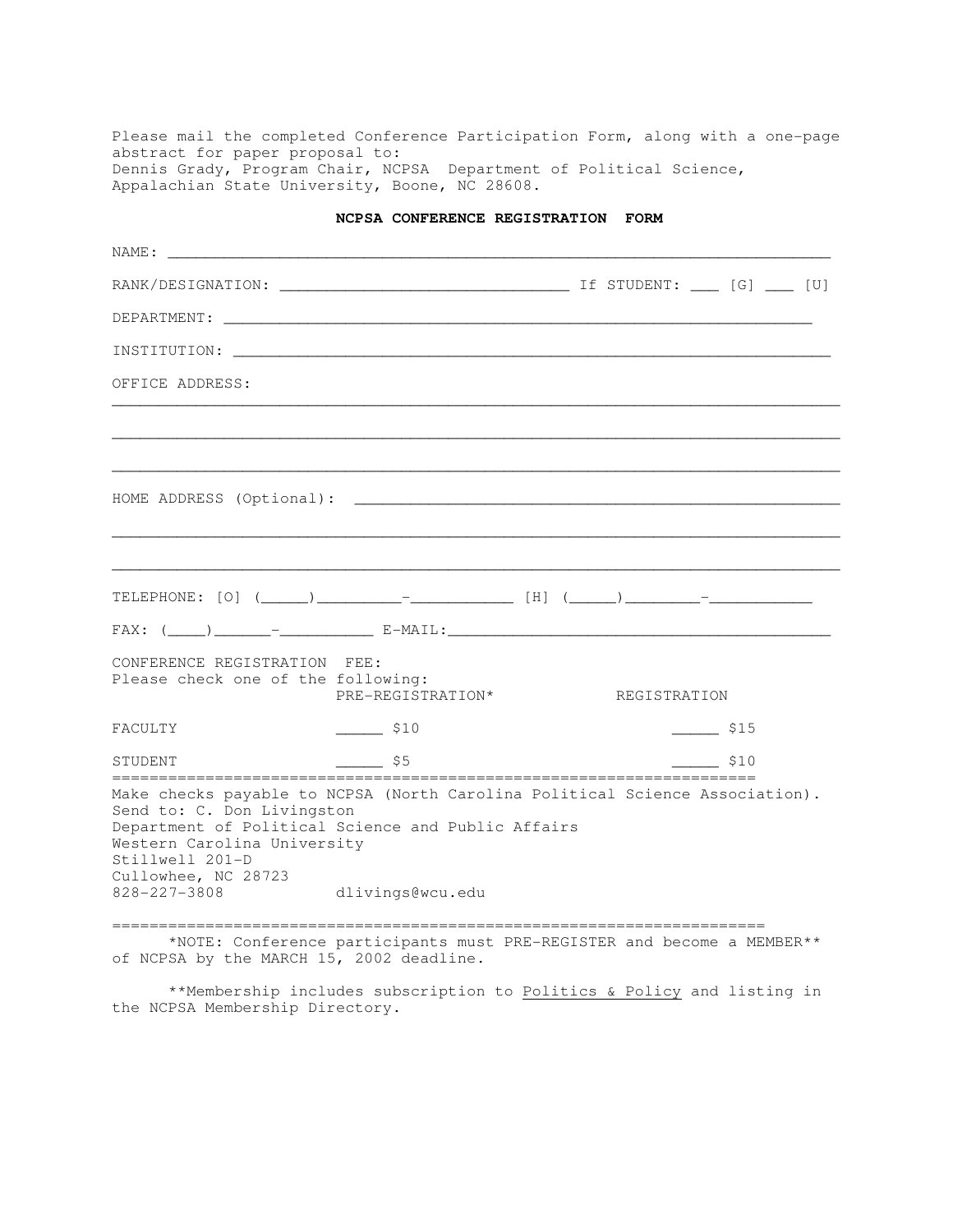#### **INDIVIDUAL MEMBERSHIP FORM**

North Carolina Political Science Association

| RANK/DESIGNATION: UNIVERSITY CONTROLLER PRODUCED THE STUDENT: USING [G] U [U]                                                                                                                                                             |      |  |
|-------------------------------------------------------------------------------------------------------------------------------------------------------------------------------------------------------------------------------------------|------|--|
| DEPARTMENT:                                                                                                                                                                                                                               |      |  |
| INSTITUTION: the contract of the contract of the contract of the contract of the contract of the contract of the contract of the contract of the contract of the contract of the contract of the contract of the contract of t            |      |  |
| OFFICE ADDRESS:                                                                                                                                                                                                                           |      |  |
|                                                                                                                                                                                                                                           |      |  |
|                                                                                                                                                                                                                                           |      |  |
|                                                                                                                                                                                                                                           |      |  |
|                                                                                                                                                                                                                                           |      |  |
| FIELD(S) OF                                                                                                                                                                                                                               |      |  |
| MEMBERSHIP FEE (Calendar Year) * Includes subscription to Politics & Policy *                                                                                                                                                             |      |  |
| Faculty                                                                                                                                                                                                                                   | \$25 |  |
| Retired Faculty                                                                                                                                                                                                                           | \$20 |  |
| Student                                                                                                                                                                                                                                   | \$15 |  |
| Make checks payable to NCPSA (North Carolina Political Science Association).<br>Send to: C. Don Livingston<br>Department of Political Science and Public Affairs<br>Western Carolina University<br>Stillwell 201-D<br>Cullowhee, NC 28723 |      |  |

828-227-3808 dlivings@wcu.edu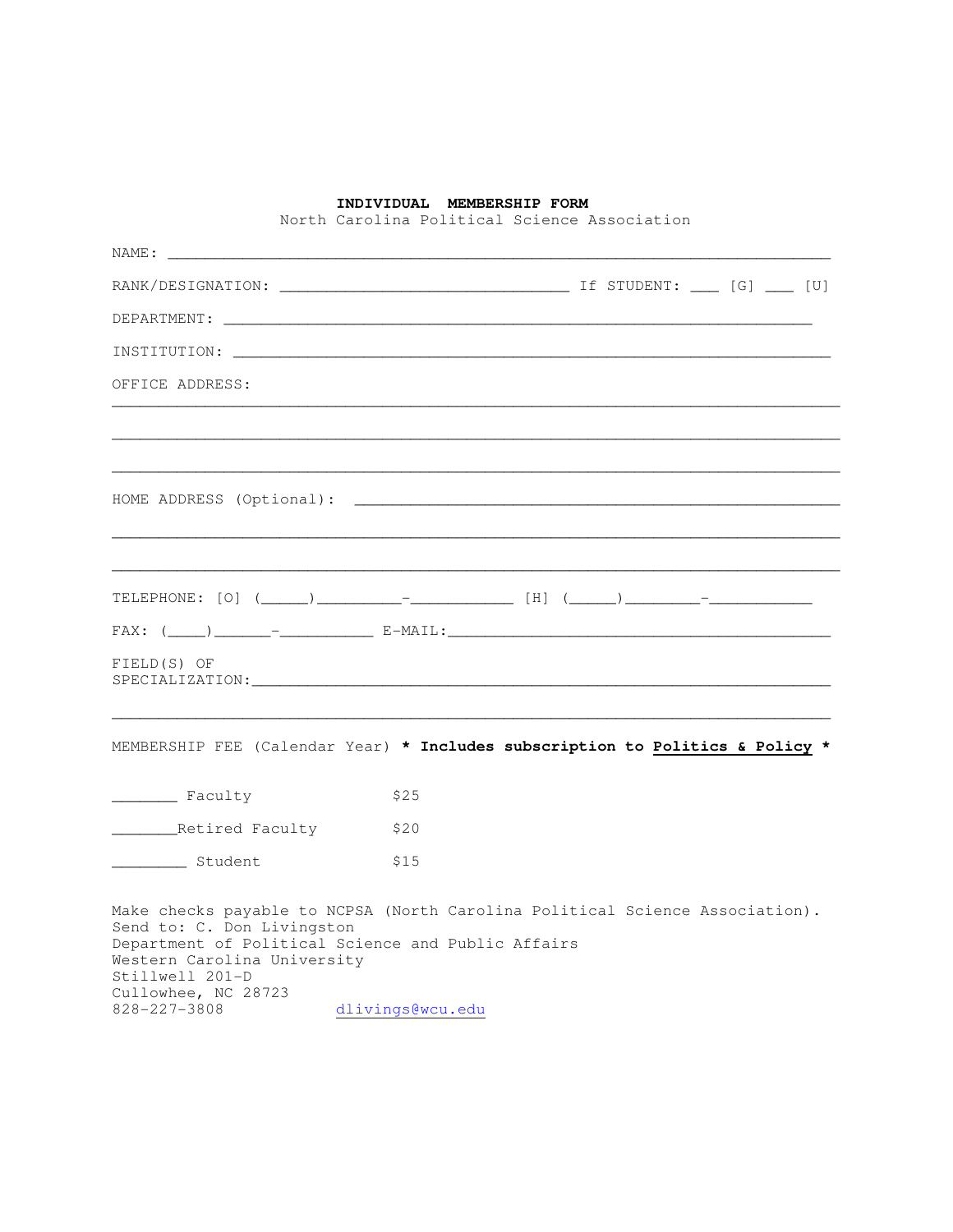|                                                | North Carolina Political Science Association                                                                                                                                                                                   | INSTITUTIONAL MEMBERSHIP FORM |                                                                                                                                                                                                                               |  |
|------------------------------------------------|--------------------------------------------------------------------------------------------------------------------------------------------------------------------------------------------------------------------------------|-------------------------------|-------------------------------------------------------------------------------------------------------------------------------------------------------------------------------------------------------------------------------|--|
|                                                |                                                                                                                                                                                                                                |                               |                                                                                                                                                                                                                               |  |
|                                                |                                                                                                                                                                                                                                |                               |                                                                                                                                                                                                                               |  |
| TITLE (Other than Chair):                      |                                                                                                                                                                                                                                |                               |                                                                                                                                                                                                                               |  |
|                                                |                                                                                                                                                                                                                                |                               | DEPARTMENT: THE SERVICE OF STRIKE SERVICE OF STRIKE SERVICE OF STRIKE SERVICE OF STRIKE SERVICE OF STRIKE SERVICE OF STRIKE SERVICE OF STRIKE SERVICE OF STRIKE SERVICE OF STRIKE SERVICE OF STRIKE SERVICE OF STRIKE SERVICE |  |
|                                                | INSTITUTION: Laterature and the contract of the contract of the contract of the contract of the contract of the contract of the contract of the contract of the contract of the contract of the contract of the contract of th |                               |                                                                                                                                                                                                                               |  |
|                                                |                                                                                                                                                                                                                                |                               |                                                                                                                                                                                                                               |  |
|                                                |                                                                                                                                                                                                                                |                               |                                                                                                                                                                                                                               |  |
|                                                | PHONE: $(\_\_)$ $\_\_$ $\_\_$                                                                                                                                                                                                  |                               |                                                                                                                                                                                                                               |  |
| time)                                          |                                                                                                                                                                                                                                |                               |                                                                                                                                                                                                                               |  |
|                                                | N. C. STATE COURIER NO. (If applicable):                                                                                                                                                                                       |                               |                                                                                                                                                                                                                               |  |
|                                                | Please, check one of the following:                                                                                                                                                                                            |                               | INSTITUTIONAL MEMBERSHIP FEE:* Includes subscription to Politics & Policy *                                                                                                                                                   |  |
| ______ Two-year institution                    |                                                                                                                                                                                                                                |                               | \$25                                                                                                                                                                                                                          |  |
|                                                | Department with 3 or fewer faculty members                                                                                                                                                                                     |                               | \$25                                                                                                                                                                                                                          |  |
|                                                | Department with 4 or more faculty members                                                                                                                                                                                      |                               | \$50                                                                                                                                                                                                                          |  |
| _______ Sponsoring*** Department               |                                                                                                                                                                                                                                |                               | \$100                                                                                                                                                                                                                         |  |
|                                                | **All institutions will be recognized in the membership listing.                                                                                                                                                               |                               |                                                                                                                                                                                                                               |  |
|                                                | ***Receives special recognition in the membership listing.                                                                                                                                                                     |                               |                                                                                                                                                                                                                               |  |
| C. Don Livingston                              | Please make check payable to NCPSA (North Carolina Political Science                                                                                                                                                           |                               | Association) and mail it with the completed Institutional Membership Form to:                                                                                                                                                 |  |
| Western Carolina University<br>Stillwell 201-D | Department of Political Science and Public Affairs                                                                                                                                                                             |                               |                                                                                                                                                                                                                               |  |
| Cullowhee, NC 28723<br>828-227-3808            | dlivings@wcu.edu                                                                                                                                                                                                               |                               |                                                                                                                                                                                                                               |  |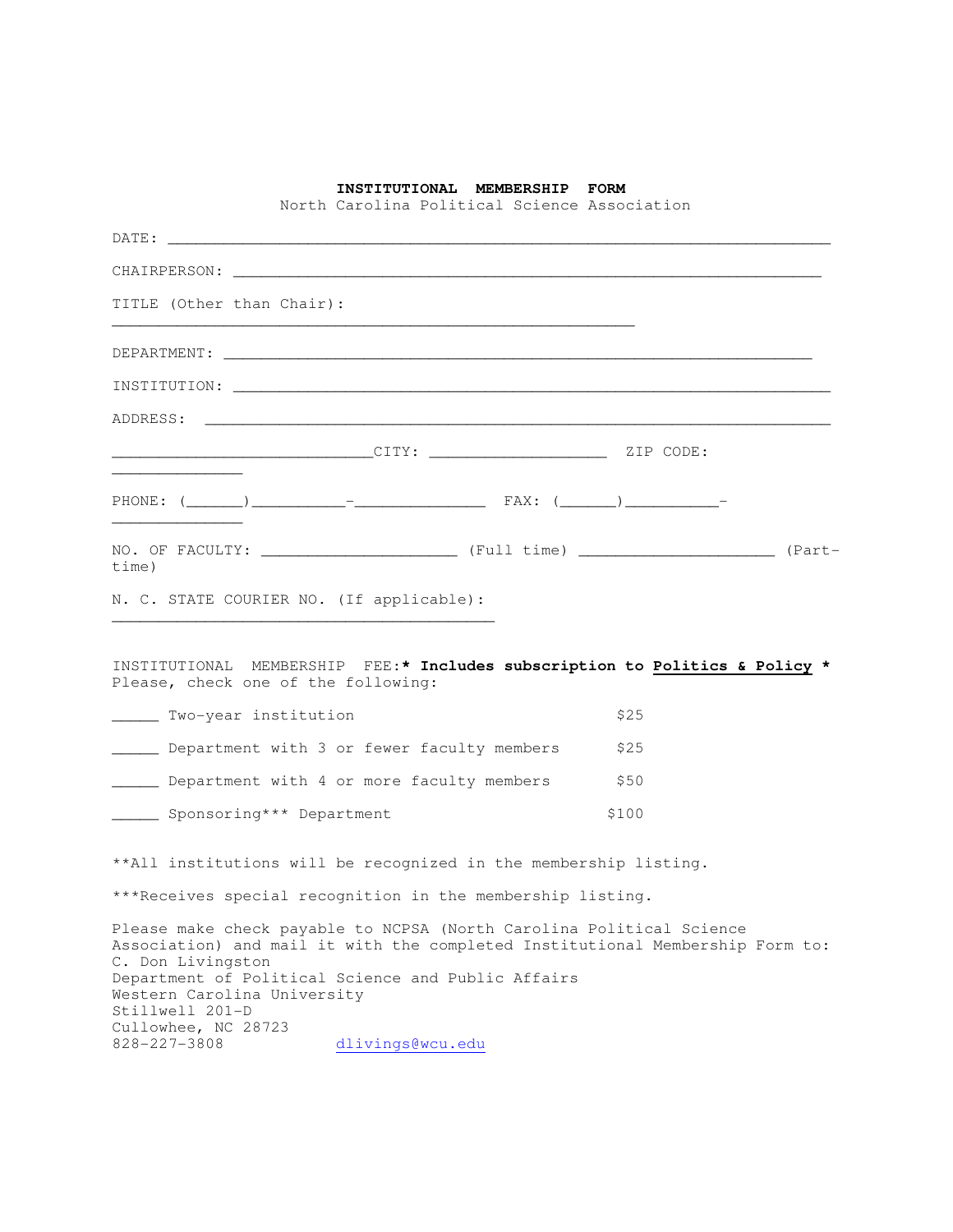# NORTH CAROLINA POLITICAL SCIENCE ASSOCIATION

# **FALL 2001 NEWSLETTER**

INCLUDES INFORMATION ON THE 2002 CONFERENCE

**CALL FOR PAPERS** 

**CONFERENCE PARTICIPATION FORM** 

**CONFERENCE REGISTRATION FORM**